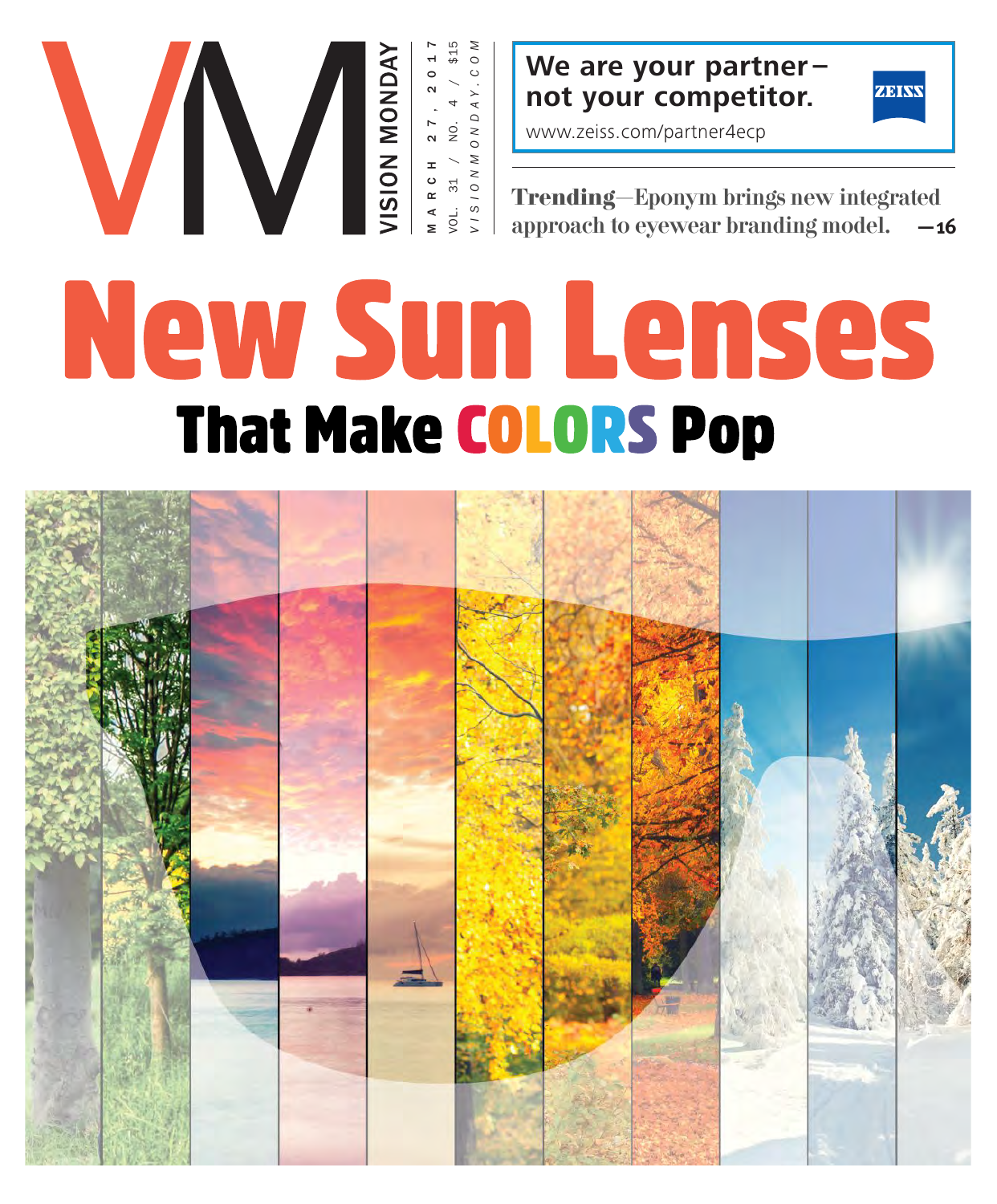## **Nouveau, WestGroupe and Safilo to Debut New Booths at Vision Expo East**

NEW YORK-Nouveau, WestGroupe and Safilo are some of the companies that have redesigned their booths for Vision Expo East. The new areas are offering more space, lounging areas and conference rooms, as well as space for showcasing brands and educating about product.

**WestGroupe** will be unveiling their completely redesigned booth which features a bright open concept and reflects WestGroupe's fashion-forward, contemporary take on eyewear, the company stated. The lounge-inspired seating areas at the front of the booth add a welcoming atmosphere to the new, sophisticated design.

"When we were designing the new booth, we wanted to create a more intimate, uncluttered setting that would put the focus on our collections," said Michael Suliteanu, president of WestGroupe. "I think that we have succeeded in creating an inviting environment for our customers to come and experience our premium selection of eyewear brands."

With private meeting rooms located at either end of the booth and bright, uncluttered order desks, customers will be able to see the latest collections in their best light. In addition, the new booth also features glass displays cases located around the perimeter where the latest styles will be showcased.

**ImageWear** and **Nouveau Eyewear** will also be unveiling a new booth and conference area for 2017. The new area spans 1,800 square feet and is shared by the two divisions of Walman. Included in the showroom area is Revolution Eyewear and its revitalized collection of magnetic clip-on eyewear.

The new booth, designed and constructed by Gilbert Displays—a company that combines architecture with branding mastery in the creation and tailoring of custom trade show exhibits, commercial interiors, graphics solutions and special event services—features a guest check-in area, illuminated frame displays, two conference rooms, a lounge area and multiple guest service stations.

Safilo Group will highlight several new brand initiatives and experiences for visitors to its booth throughout the show. Safilo: A Vision Beyond Frames will be a dedicated virtual reality experience area within the booth for the eponymous Safilo branded eyewear collection, relaunching in Fall 2017.



(Top) ImageWear and Nouveau Eyewear will be unveiling a new booth and conference area at Vision Expo East. (Center) Safilo has organized an exclusive photography exhibit called American Eyes shot by Italian artist Gianluca Vassallo. (Bottom) Safilo visitors will be able to view a live cinematic Instant Experience of Polaroid's polarized lenses visualized through a special monitor.

MARCH 27, 2017 VISIONMONDAY.COM Facebook.com/VisionMonday **W** @VisionMonday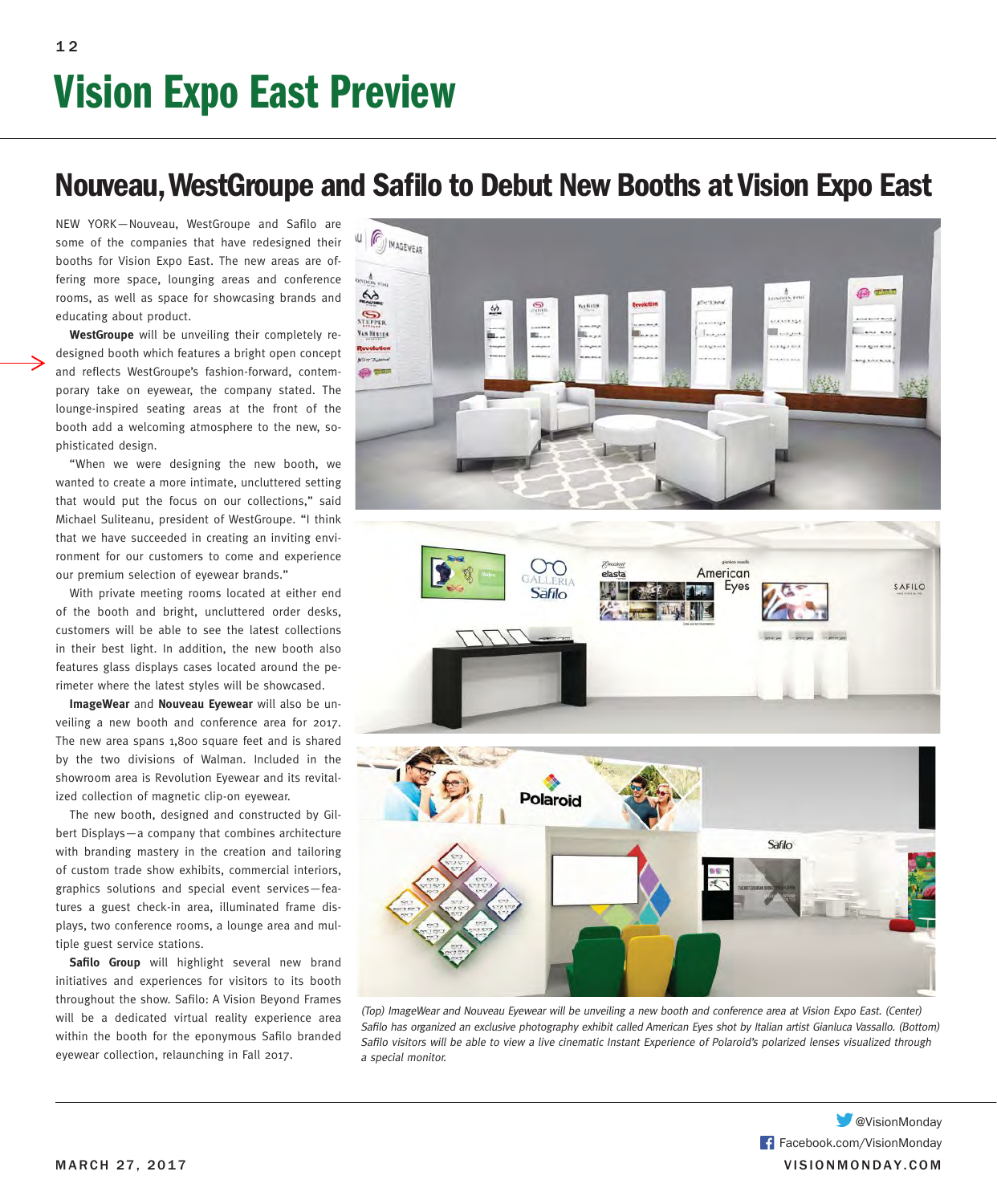## **Navigating the Show Floor at Vision Expo East**

NEW YORK-With over five football fields of exhibit space encompassing fashion, accessories, and medical equipment, tackling the Vision Expo show floor can be a daunting experience. Each level of the Javits offers a different experience. Level 3 keeps the focus on fashion at Vision Expo while on Level 1, innovation reigns supreme.

#### **Level 3: Fashion**

Level 3 is home to fashion at Vision Expo. From chic new frames, to trendy new accessories, to optical displays, this floor has everything a fashion focused buyer needs. For easier navigation, Level 3 is broken into four main sections: Eyewear + Accessories, New Designer Gallery, The Galleria and The Underground.

Eyewear + Accessories is home to thousands of brands and designs by some of Vision Expo's largest exhibitors. Here you'll also find special pavilions for exhibitors from China, Italy, Korea, and Taiwan.

Head to the New Exhibitor Pavilion if you're looking for fresh, new brands, never-before seen at Vision Expo. New to the show floor this year is the Optical Profit Center (#1135), a collaborative effort of industry



leaders to jointly showcase optical business revenue opportunities. This section of the show floor is also home to the Bryant Park (#1953) and Central Park (#2783) Lounges.

Visit the New Designer Gallery where up-and-coming designers will showcase their new products in a charming and curated destination. Find modern silhouettes, colors and textures that offer a fresh take on the latest eyewear trends, designs and collections.

You can take a break in the New Designer Gallery at the Madison Square Park Lounge (#N1258). Check your My Show Planner on the website or on the mobile app to see the latest events happening in the New Designer Gallery.

The Galleria and The Underground are designed to match the unparalleled experience you have while browsing the most fashion forward collections from around the world. These must-see destina-

tions feature the novel designs and the latest trends for discerning boutique buyers.

You can browse through boutique exhibits from France and Japan in their curated pavilions in The Galleria. While you're there, head to The Galleria Lounge (#G280) to take in a few Pop Up Talks.

**Continued on page 14**

### **New Booths at Vision Expo East Continued**

With Elasta and Emozioni: American Eyes, Safilo will be reintroducing the Elasta men's ophthalmic brand and the Emozioni women's ophthalmic brands in the U.S. market this Spring. To celebrate, Safilo has organized an exclusive photography exhibit called American Eyes shot by Italian artist Gianluca Vassallo.

The product collections will be highlighted in the booth with a teaser of some of the portraits from the photo exhibition running during the show weekend also at NY's Caelum Gallery in Chelsea. The exhibition can also be found on Safilo's new digital museum GalleriaSafilo. com, which will also be on display at the booth.

Safilo visitors are also invited to view a live cinematic Instant Experience of Polaroid's polarized lenses visualized through a special monitor. And, following its success at CES 2017, SAFILOX uses brain wave sensing technology and integrates Interaxon's Muse into Smith Lowdown sunglasses. Visitors, by invitation, will be able to preview the special technology. ■



WestGroupe's redesigned booth will feature a bright open concept reflecting the company's fashion-forward, contemporary take on eyewear.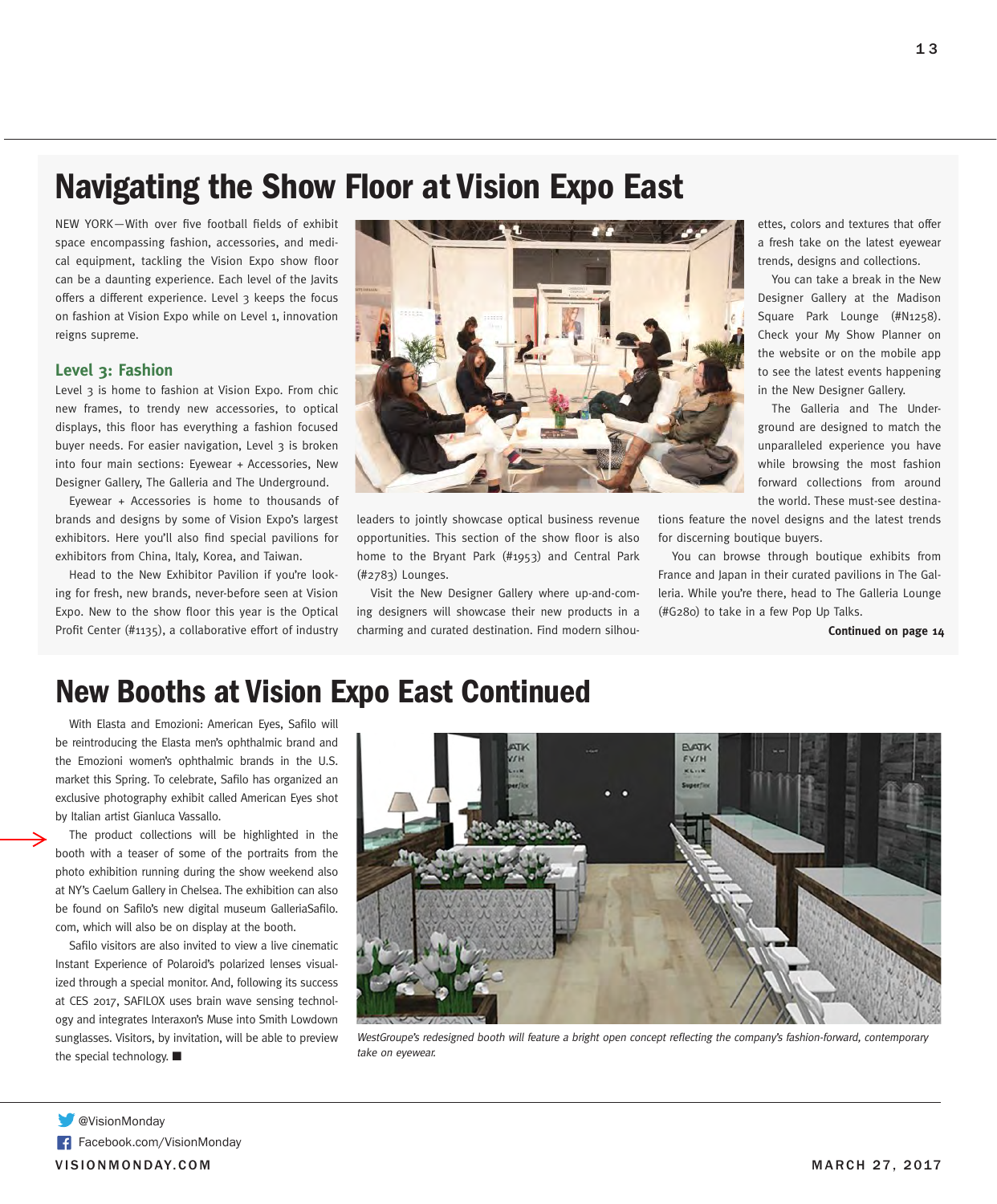# **FRONT LINES MIDO**

## Mido Reports Record Attendance at 47th Edition of the Milan Optical Fair

MILAN—Organizers of Mido, the 47th edition of the optical exhibition held here Feb 24 to 26, reported a record-setting 55,000 attendees, a 5.5 percent increase over attendance the previous year. The exhibition featured 1,200 exhibitors, including 106 new ones.

Reinforcing the importance that Mido holds for the Italian system was the visit of the Undersecretary for Economic Development Ivan Scalfarotto who, in addition to the pavilions, visited the much-photographed The Glasses Hype exhibition on the history of eyewear seen through communication and marketing.

The show's More! Area, which featured new and first-time eyewear companies, was crowded as was the Design Lab, hosting innovative and emerging companies. The Fashion District, Lenses and Tech areas rounded out the exhibition which also spanned conferences and special events. Some 20,000 social media posts were hashtagged #MIDO2017 and #Livethewonder. ■



*The new Moncler store showed sunwear from Marcolin.* 



*Mido President Cirillo Marcolin and Ivan Scalfarotto Italy's Undersecretary for Economic Development.*



*The DeRigo REM team at Mido (l to r) Steve Horowtiz, Massimo DeRigo, Michele Aracri, Mike Hundert and Nicola Perini.* 



*Safilo's Luisa Delgado welcomes guests to women in optics dinner in Milan.*



*Women at Safilo's women in global optics dinner sport Peggy Guggenheim suns. Calvin Klein styles.*



*Marchon's Thomas Burkhardt (l) and Seth Goldberger with new* 

MARCH 27, 2017 VISIONMONDAY.COM Facebook.com/VisionMonday **W**eVisionMonday